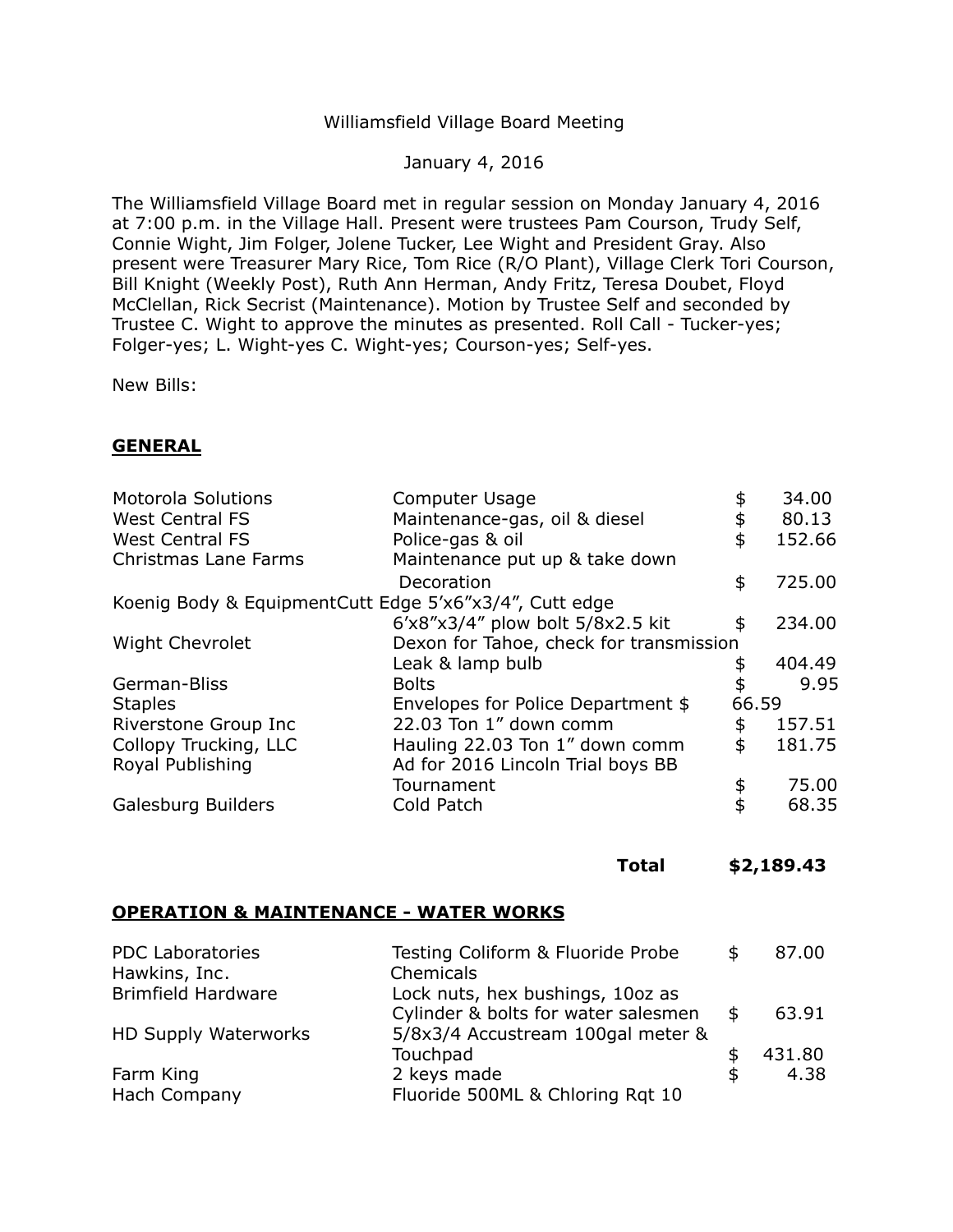|                            | ML Pk/1000                              | \$257.47     |
|----------------------------|-----------------------------------------|--------------|
| <b>IMCO Utility Supply</b> | Part                                    | 3.25         |
| Oberlander Electric        | Replaced relay contractor drive cabinet | \$<br>522.00 |
|                            | Bill for labor on work done in July     | \$1,287.00   |
| Menards                    | 15" blue stake flags                    | 6.36         |

 **Total \$ 2,663.17** 

 Motion by Trustee Courson and seconded by Trustee Tucker to approve new bills. Roll Call - Tucker-yes; Folger-yes; L. Wight-yes C. Wight-yes; Courson-yes; Selfyes.

 Motion by Trustee Tucker and seconded by Trustee C. Wight to approve financial statement. Roll Call - Tucker-yes; Folger-yes; L. Wight-yes C. Wight-yes; Courson-yes; Self-yes.

 Public Comment: Andy Fritz representing Park Board stated this was their first full year of progress in renovations to the park. They have 3 semi-major proposals that will involve the Village, FFA Alumni and the Park Board. The first one is the miniature golf course which will be financially covered by donations. Second proposal is for electrical upgrades to the park. We will check for grants to assist with those upgrades. The third proposal is to install a new pavilion. The exact location for the new pavilion has not been decided upon but a service road that would go through the park leading to the new pavilion would also be needed. Andy is going to have a plan and cost figures for all projects for the park in time for the Village budget meeting. Ruth Ann Herman stated her opposition to the school's project that involves closing Kentucky Ave. Floyd McClellan stated that the road crew did a very good job with the last snow we had and was asked about adding a sidewalk to the new library for residents that walk to the library. He suggested putting in a bike path right beside the street. No decisions have been made about the sidewalk.

 Correspondence: Mediacom made a rate change for local broadcast channels and regional sports. Mid Century removed AMC channels 244 & 261. AMC requested a 350% increase.

 Maintenance Report: Rick Secrist inquired about new stop signs needing to be installed that are more reflective. This is being looked into. Rick also stated the back hoe will need to be replaced in the near future because of oil leaks and the front bucket not working properly. Rick will also be looking into installing unground power at Veterans Park for the Holiday displays and the lights on the flagpoles.

Police Report: Police Chief James Robertson was absent from the meeting.

Water Report: The new generator has been installed and we are waiting on Ameren